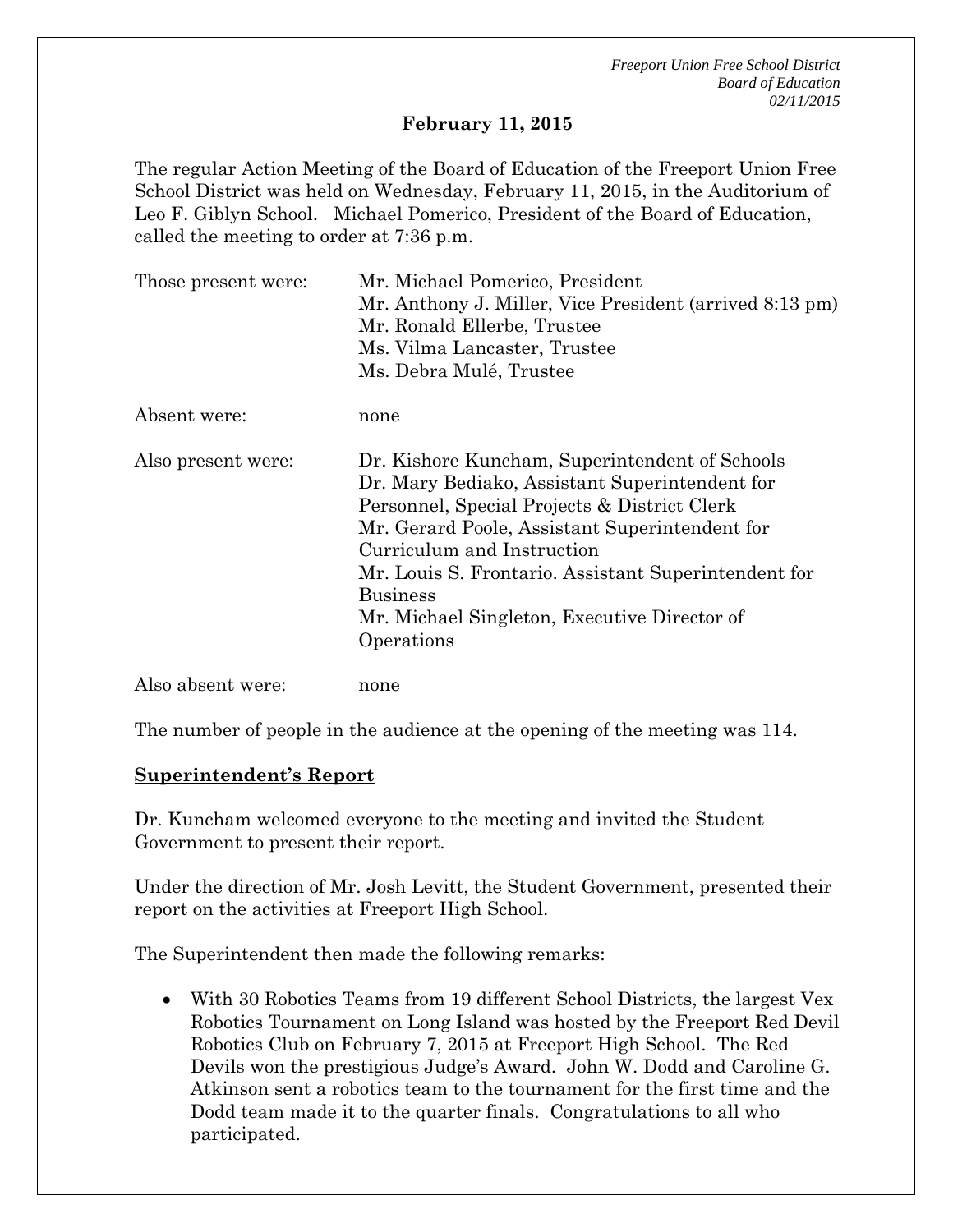- The Scripps National Spelling Bee was held at Hofstra University February 8, 2015. Congratulations to all of our students from the Magnet Schools and Caroline G. Atkinson Intermediate School who participated.
- Congratulations to our Varsity Wrestlers who have qualified for the Nassau County Championships.
- Boys' Winter Track member, D'Monte Woody, set a new school record as he won the 55 Meter event at the Nassau County Championship Meet. The FHS 200 Meter Relay team also placed 1st.

The Superintendent then gave a brief overview of the 2015-2016 budget and made the following points:

- The Budget to Budget increase is 3.19% or \$5.1 Million.
- The Tax Levy Cap Limit is 1.62%.
- Tentative Allowable Tax Levy Cap for Freeport is 1.51% or \$1.3 Million.
- Proposed Budget Gap is \$3.8 Million, with the State Aid unknown.
- Freeport will not pierce the cap.

Dr. Kuncham continued by saying that because the Governor has not released the State Aid figures for the first time in memory, all New York State Districts are unable to plan their budgets. He urged everyone to continue to advocate for our schools and push to eliminate the GEA.

Dr. Kuncham congratulated Board President Michael Pomerico and Board Vice President Anthony J. Miller for receiving Board Achievement Awards from New York State School Boards Association.

The Superintendent requested that the Board amend the agenda to include a resolution to grant early tenure to Consuelo Velez, Principal of Caroline G. Atkinson Intermediate School.

On a motion by Mr. Ellerbe and a second by Ms. Mulé, a resolution regarding granting of early tenure was added to the agenda. The vote passed unanimously, the vote was: Ellerbe, Lancaster, Mulé and Pomerico.

The Superintendent then introduced Mrs. Amanda Muldowney, Principal of Leo F. Giblyn School. She introduced the 2nd Grade children of Giblyn. The children presented a video and song reflecting their STEAM (Science, Technology, Engineering, Arts and Math) program, done in conjunction with Adelphi University.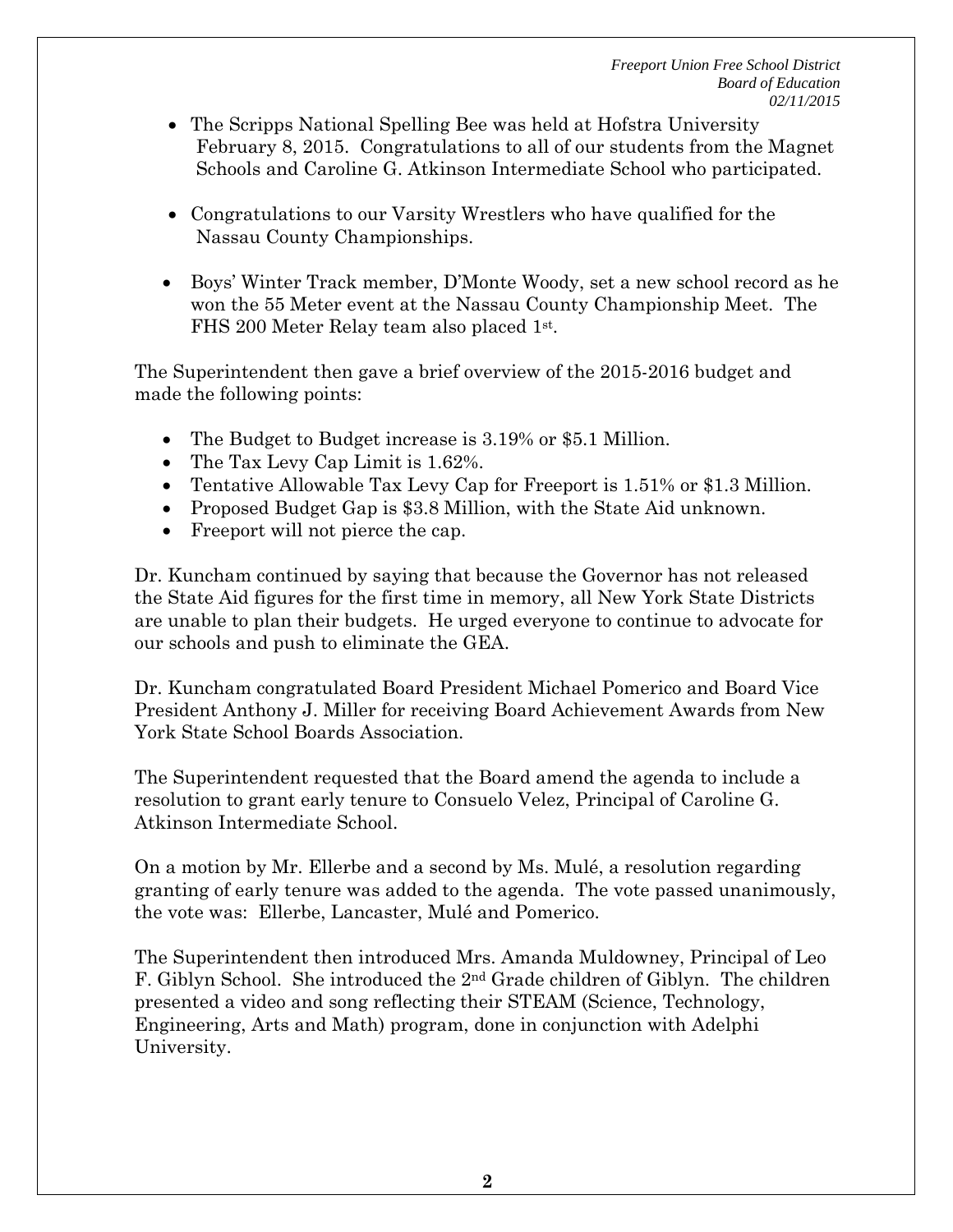### **Board of Education Committee Report**

The Board of Education reviewed the Budget/Legislative Committee Report. The report was accepted by the Board as written.

**2** 

### **Questions from the Public**

The public was given the opportunity to address the Board of Education. Each speaker was allowed to address the Board for four minutes on the Agenda only. The Board and administration addressed the comments from the public.

### **Items for Action**

On a motion by Ms. Mulé and a second by Mr. Miller, the following items were approved on a Consent Agenda. The vote was unanimous: Ellerbe, Lancaster, Miller, Mulé and Pomerico.

### **Acceptance of the Minutes**

**BE IT RESOLVED**, that the Board of Education of the Freeport Union Free School District hereby grants a request for leave of absence as listed below:

**Linda Gooden**, Security Aide, effective February 1, 2015 through February 28, 2015, unpaid LOA for health reasons.

**Portland Lawson**, full-time Teaching Assistant, effective January 27, 2015 through February 1, 2015, unpaid LOA for family illness under FMLA.

**Alfonso Jamieson**, Security Aide, effective January 12, 2015 through January 25, 2015, unpaid LOA for health reasons.

**Brenda Floyd**, Security Aide, effective January 26, 2015 through March 1, 2015, unpaid LOA for health reasons.

**Allison Leone**, Special Education Teacher, effective January 9, 2015 through February 8, 2015, unpaid LOA for childcare under FMLA.

**Madeline Game**, part-time Teaching Assistant, effective February 2, 2015 through June 30, 2015, unpaid LOA for student teaching.

**Maria Garcia**, Cleaner, effective February 2, 2015 through April 12, 2015, unpaid LOA for health reasons.

**John Johnson**, Security Aide, effective January 8, 2015 through February 23, 2015, unpaid LOA for health reasons.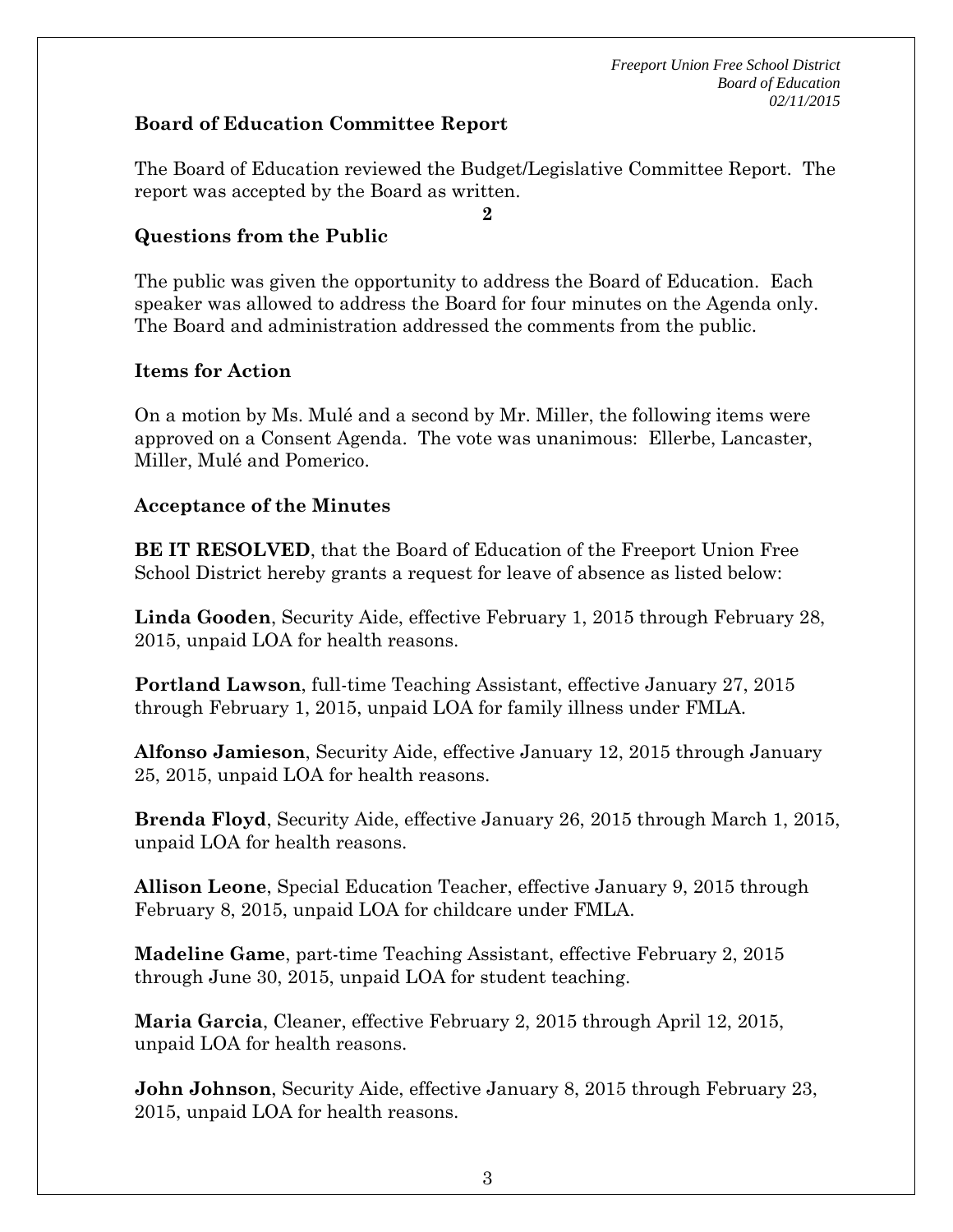**Dawn Daniele**, Elementary Teacher, effective February 13, 2015 through June 30, 2015, unpaid LOA for childcare under FMLA.

**Tia Williams**, full-time Teaching Assistant, effective January 31, 2015 through June 30, 2015, unpaid LOA for health reasons.

3

# **Resignation of Staff**

**BE IT RESOLVED**, that the Board of Education of the Freeport Union Free School District hereby accepts the letter(s) of resignation from the following staff member(s) as listed below:

**Gerard Toughey**, Physical Therapist, effective January 23, 2015, for personal reasons.

**Anabel Lopez**, Permanent Substitute, effective January 23, 2015, to accept another position in the District.

**Jillian Onorato**, Permanent Substitute, effective January 23, 2015, to accept another position in the District.

**Yaniris Suarez**, Permanent Substitute, effective January 23, 2015, to accept another position in the District.

**Rachel Kugelmass**, Teaching Assistant, effective February 6, 2015, to accept another position in the District.

**Change of Status** 

**BE IT RESOLVED**, that the Board of Education of the Freeport Union Free School District, hereby approves the following change of status as listed below:

**Adita Zdunczyk**, part-time R.N., effective February 2, 2015, change of status to full-time, annual salary \$44,100. Assignment: District-wide.

**Cara Reiss**, Math Teacher, a probationary appointment effective January 26, 2015, with anticipated tenure effective September 1, 2017. Assignment: FHS.

**Kate Catechis**, ESL Teacher, a probationary appointment effective January 26, 2015, with anticipated tenure effective October 20, 2017. Assignment: FHS.

**Carmen Bernier Rodriguez**, Science Teacher-Bilingual, a probationary appointment effective January 26, 2015, with anticipated tenure effective October 27, 2017. Assignment: FHS.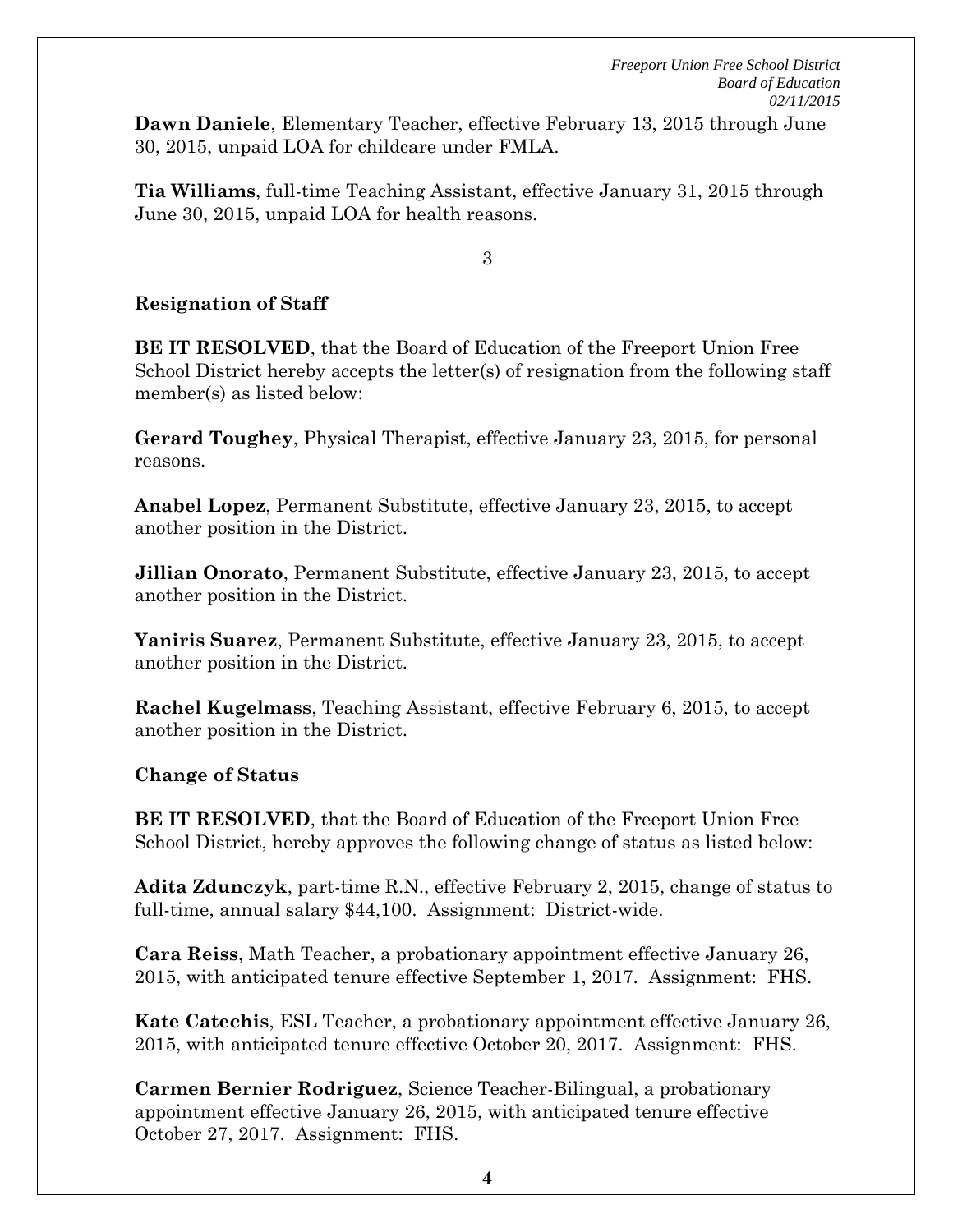# **Appointment of Instructional Staff – Probationary**

**BE IT RESOLVED**, that the Board of Education of the Freeport Union Free School District, upon the recommendation of the Superintendent, hereby appoints the individuals listed in the attached Appointment of Staff Report – Probationary, in accordance with the rules of the Board of Regents. These individuals shall possess appropriate certification allowing them to serve as teachers in the public schools of New York.

**Yaniris Suarez**, ESL Teacher, (replacing F. Calleo, resigned) effective January 26, 2015, with an anticipated tenure date of January 26, 2018. Compensation will be on step 1-2A of the U5D Schedule at \$63,776 (pro-rated). Assignment: Bayview.

**Patricia Perez**, full-time Teaching Assistant, (replacing K. Quelix, resigned) effective January 26, 2015 with an anticipated tenure date of January 26, 2018. Compensation will be according to the FTAA Contract at \$19,713. Assignment: Atkinson.

# **Appointment of Instructional Staff – Temporary**

**BE IT RESOLVED**, that the Board of Education of the Freeport Union Free School District, upon the recommendation of the Superintendent, hereby appoints the individuals listed in the following Appointment of Staff Report – Temporary, in accordance with the rules of the Board of Regents. These individuals shall possess appropriate certification allowing them to serve as teachers in the public schools of New York.

**Jillian Onorato**, Elementary Teacher, a temporary appointment effective January 26, 2015 through August 31, 2015. Compensation will be on step 1-2A of the U5D Schedule at \$63,776. Assignment: Atkinson.

**Anabel Lopez**, Elementary Teacher, a temporary appointment effective January 26, 2015 through August 31, 2015. Compensation will be on step 1-1A of the U5D Schedule at \$53,998. Assignment: Giblyn.

**Nicole Gatto**, Permanent Substitute, effective January 26, 2015 through June 26, 2015, compensation will be at the Substitute Pay Rate of \$125 per day. Assignment: New Visions.

**Anna Manolakis**, Permanent Substitute, effective January 28, 2015 through June 26, 2015, compensation will be at the Substitute Pay Rate of \$125 per day. Assignment: Bayview.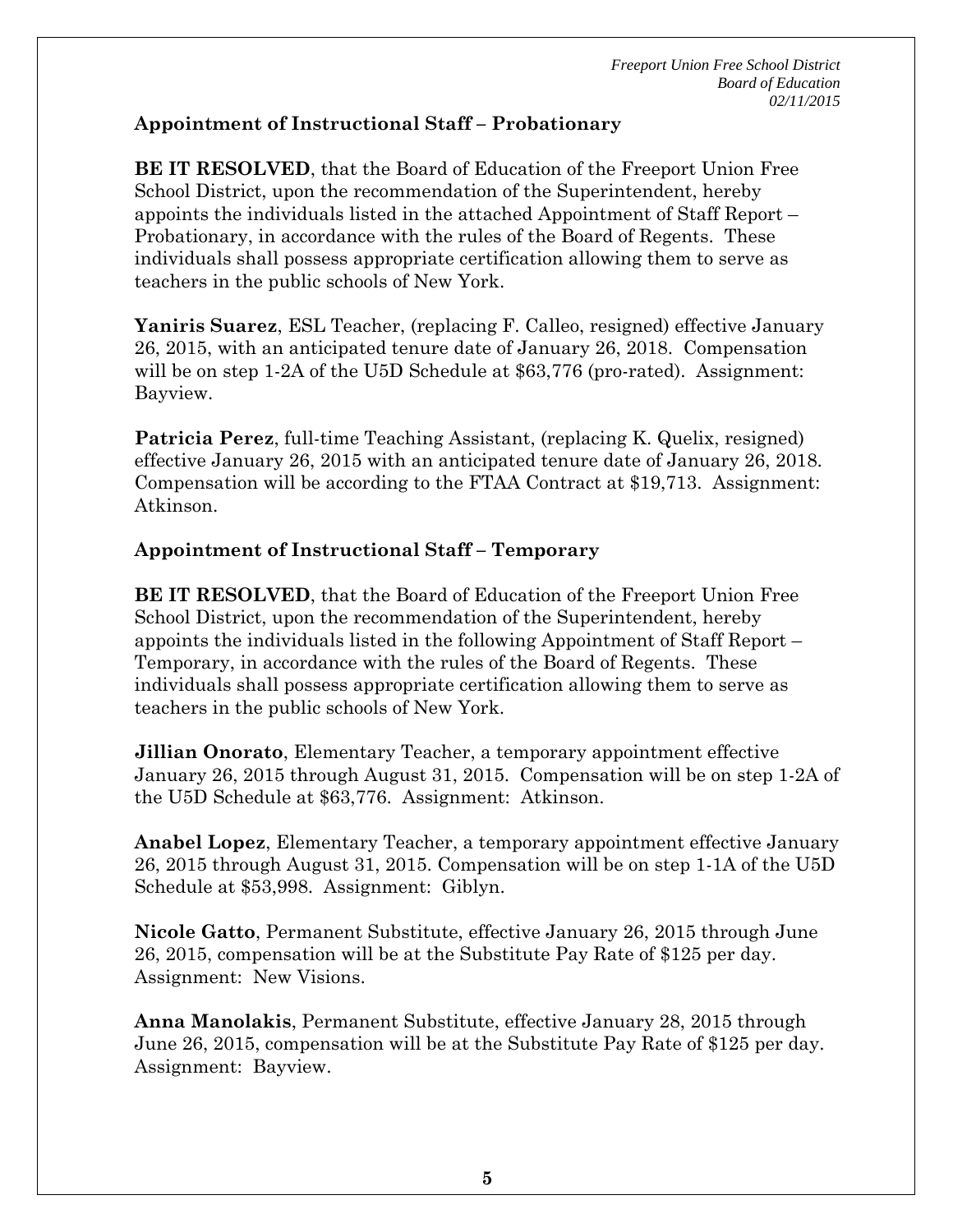**Christina Barcelo**, part-time Teaching Assignment, (replacing L. Jannetto, change) appointment effective February 2, 2015. Compensation will be according to the FTAA Contract at \$12, 550 (pro-rated). Assignment: Bayview.

**Rachel Kugelmass**, Elementary Teacher, a temporary appointment effective February 9, 2015 through August 31, 2015. Compensation will be on step 1-2A of the U5D Schedule at \$63,776. Assignment: New Visions.

### **CSE/CPSE Minutes**

**BE IT RESOLVED,** that the Board of Education of the Freeport Union Free School District hereby accepts the minutes of the meetings of the Committees on Special Education and Preschool Special Education for the following dates:

December 5, 17, 2014 January 6, 7, 8, 13, 14, 15, 16, 20, 21, 22, 26, 29, 30, 2015

The vote was unanimous, Ellerbe, Lancaster, Miller, Mulé and Pomerico.

# **Other Items for Action**

On a motion by Mr. Ellerbe and a second by Ms. Mulé, the following item was approved.

# **Granting of Tenure**

**BE IT RESOLVED** that the Board of Education of the Freeport Union Free School District hereby grants early tenure to Consuelo Velez as Principal, effective February 12, 2015.

The vote was unanimous, Ellerbe, Lancaster, Miller, Mulé and Pomerico.

On a motion by Mr. Ellerbe and a second by Ms. Mulé, the following item was approved.

# **Adoption of the 2015-2016 School Calendar**

**BE IT RESOLVED,** that the Board of Education of the Freeport Union Free School District hereby adopts the attached School Calendar for the 2015-2016 school year (as attached).

The vote was unanimous, Ellerbe, Lancaster, Miller, Mulé and Pomerico.

On a motion by Mr. Ellerbe and a second by Ms. Mulé, the following item was approved.